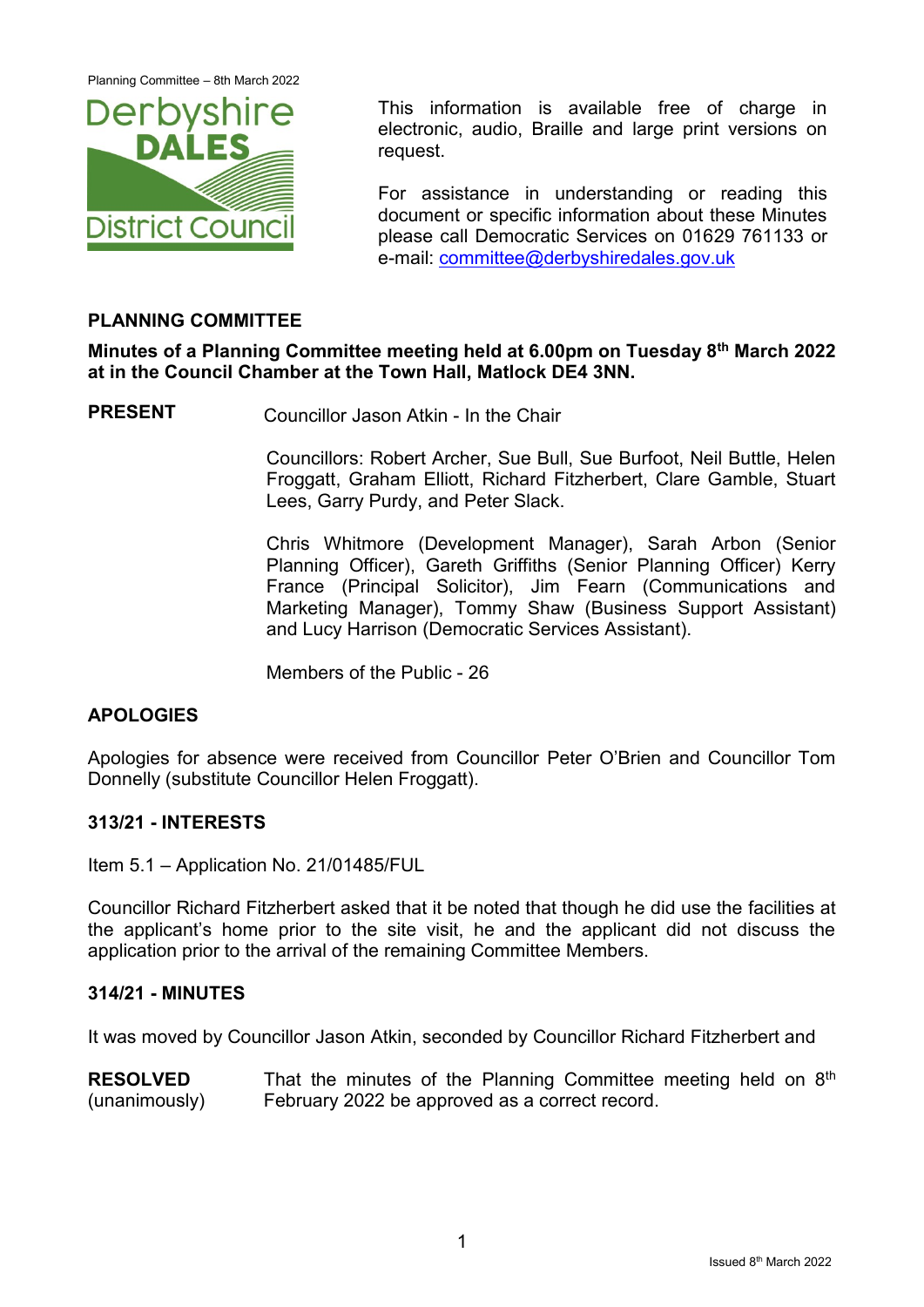# *Note:*

*"Opinions expressed or statements made by individual persons during the public participation part of a Council or committee meeting are not the opinions or statements of Derbyshire Dales District Council. These comments are made by individuals who have exercised the provisions of the Council's Constitution to address a specific meeting. The Council therefore accepts no liability for any defamatory remarks that are made during a meeting that are replicated on this document."*

## **315/21 - APPLICATION NO. 21/01485/FUL (Presentation and Site Visit) Single storey extension at The Lodge, Farley Hill, Matlock, Derbyshire, DE4 3LL.**

In accordance with the procedure for public participation, Mr Roger Yarwood (Agent) spoke in support of the application

The Development Manager gave a presentation showing details of the application and photographs of the site and surroundings.

The Committee visited the site prior to the meeting to allow Members to appreciate the proposal in the context of its surroundings.

Consultation responses were set out in section 5 of the report.

It was moved by Councillor Peter Slack, seconded by Councillor Sue Burfoot and

**RESOLVED** (unanimously) That planning permission be refused for the reasons set out in the report.

The Chairman declared the motion **CARRIED**.

# **316/21 - APPLICATION NO. 21/01352/FUL (Presentation and Site Visit) Erection of storage building (B8 Use) with parking area and vehicular access at Land to the East of Gold Close, Darley Bridge.**

In accordance with the procedure for public participation, Mr Jon Best (Applicant), Mr Peter Astles (Local Resident) and Mr Gary Edwards (Rapid Horizons Employee) spoke in support of the application. Ms Jane Wallace (Local Resident), Mr Stephen Coates (Local Resident) and Mr Martin Seddon (Local Resident) spoke against the application.

The Senior Planning Officer gave a presentation showing details of the application and photographs of the site and surroundings.

The Committee visited the site prior to the meeting to allow Members to appreciate the proposal in the context of its surroundings.

Consultation responses were set out in section 5 of the report.

In line with the Council's procedure for direct public participation, late representations received from the public, in accordance with the criteria set out in the agenda, were published on the District Council website together with Officer responses and are set out below: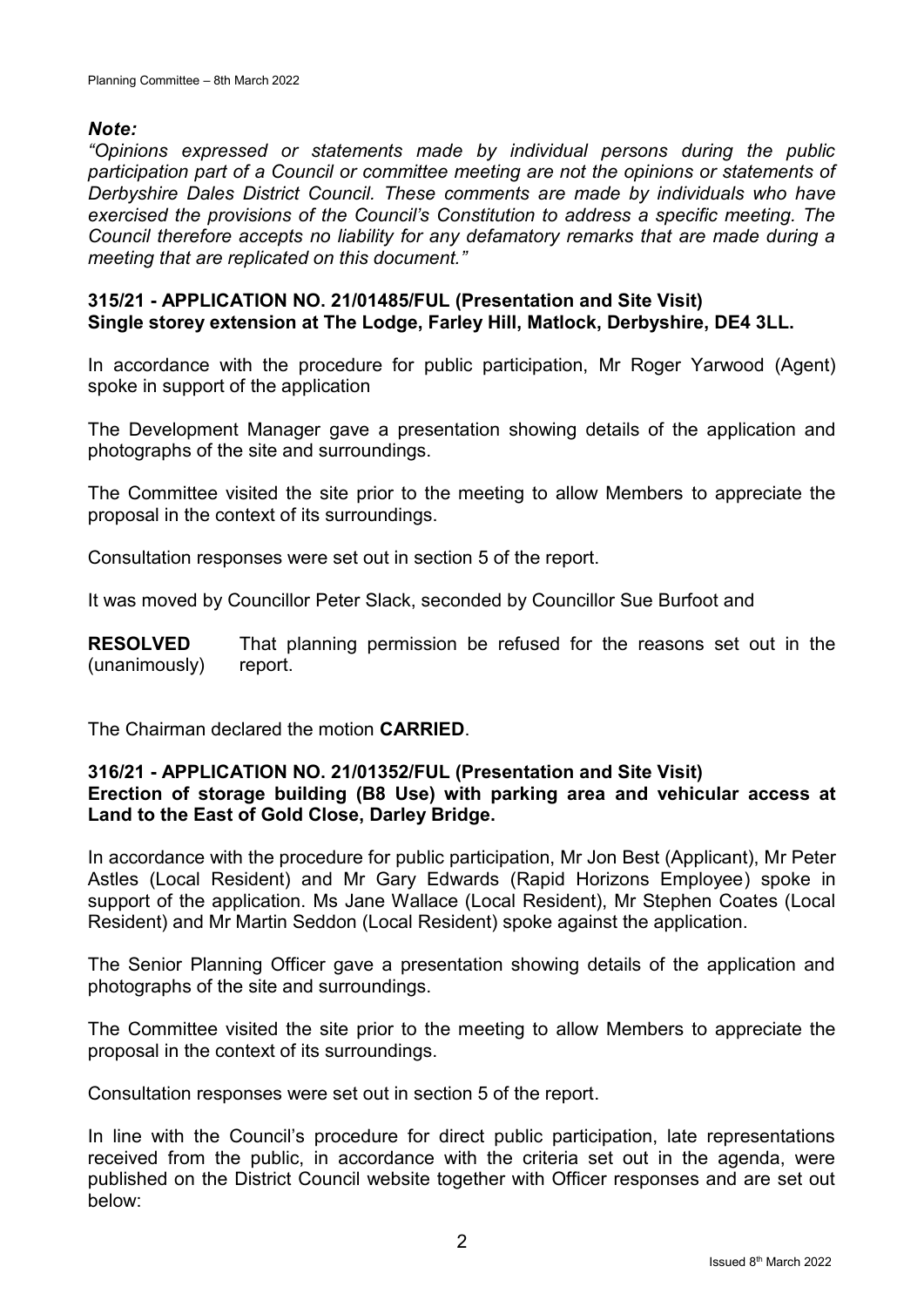# **Following publication of the agenda:**

## Councillor Colin Swindell

Had hoped to be at the meeting to speak to the application but personal circumstances do not allow. The officer recommendation is to approve this application. As the ward member for Darley Bridge, I am asking that you to listen to the concerns of my constituents by overturning the recommendation and refuse planning permission. I have briefly laid out the reasons for doing so.

These are significant and serious reasons for refusal. I hope you will take them on board and consider/debate them carefully at the meeting.

# **Reasons for refusal…**

- 1. There is strong, local opposition to this application. A total of 35 objections have been submitted with many coming from Darley Bridge residents.
- 2. South Darley Parish Council and 2 rambler/footpath organisations have raised serious concerns about the application and are opposed to development in this area.
- 3. The development would be on a greenfield site which is outside do the settlement boundary as outlined in the current Local Plan. Development here would set a precedent for future development in the open countryside in this area.
- 4. The development site lies within flood zone 2. This parcel of land regularly floods and I saw for myself that the area was completely submerged during the recent floods of February 2022 - as well as numerous times in the past.
- 5. Access to the site is only possible from Darley Bridge and along Wenslees. This is a quiet, single track, narrow country lane which leads to a small number of properties, allotments and farm fields. The development would inevitably lead to an increase in traffic and Wenslees cannot accommodate this. The lane is not suitable and has no passing places which will lead to damage to the verges and grass banks.
- 6. Wenslees is often congested due to large numbers of walkers visiting the area and parking their cars along Wenslees. This means access is often restricted and the road congested. Any increase in vehicles will only further impact the problems already experienced by local people when attempting to park or pass through. This will also create a problem from emergency services access.
- 7. The proposed car park only provides spaces for 6 vehicles. This will not alleviate the parking problems along Wenslees but compound them. It will encourage greater numbers of users and vehicle to the site who will park along and damage the banks and grass verges.
- 8. The parish council, Ramblers Association and the Peak and Northern Footpaths Association have all commented that the plans do not show the presence of footpath 17 which lies directly adjacent to the development site. Development this close to the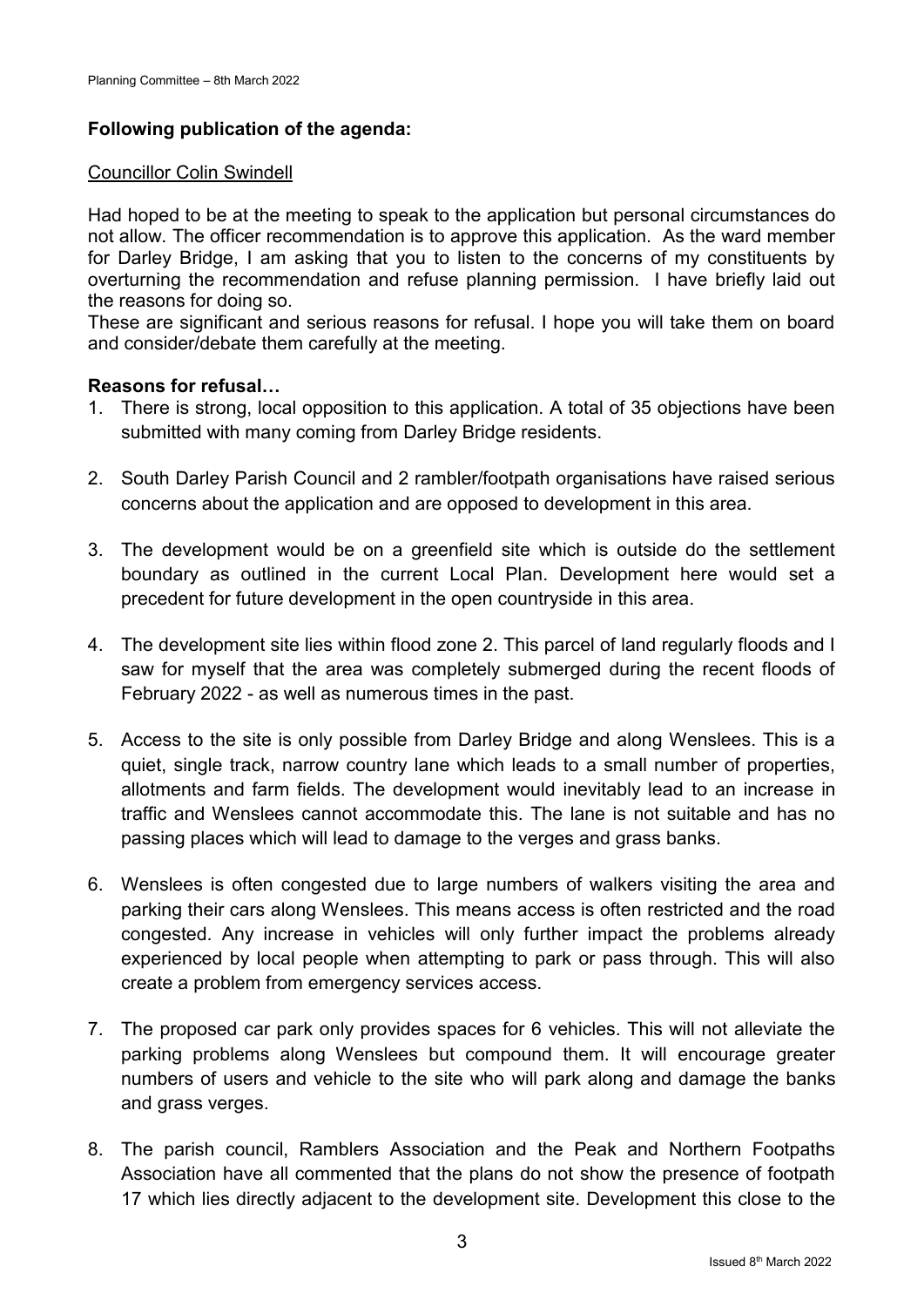footpath is unacceptable and I believe that the new access drive would cross over the path. This needs to be questioned and clarified.

9. From what I have read, the report before members states that the Environment Agency have no major objections to the development. A letter of representation from the EA dated 7 January 2022 states that they oppose the development for the following reasons.

*The proposed development is located adjacent to a flood defence (type wall) operated and maintained by the Environment Agency. However, the FRA does not present any findings in relation to the likely impacts of the development on the adjacent flood defence and more specifically, key information, listed below, are missing:*

- *- The distance between the proposed storage building and the flood defence.*
- *- The distance between the proposed car park spaces (no 1, no 2 and no 3) and the flood defence.*
- *- Clarifications as to whether there will be any fences or other structure(s) installed within the site boundary and along the flood defence This set of information was requested in December 2021 but it has not been issued. As a result, we have to object to this planning application.*
- 10. The applicant claims that the development will be in-keeping with surrounding buildings. This is very difficult to judge as there are no buildings nearby. Development here, in the open countryside and on agricultural land, would be an intrusion and harm to the rural setting and character of the area.
- 11. The plans indicate that this is a storage unit. The inclusion of toilets, showers and changing rooms indicate that the facility is to be used as a 'base' or operational hub for Rapid Horizons' activities. This will lead to increased numbers of people creating a disturbance to a peaceful and tranquil countryside setting. It will also impact on the neighbouring properties at Wenslees.
- 12. The applicant claims there will be little disturbance or noise nuisance for nearby residents. My constituents already experience noise and disturbance from their activities and any development in this area will only further impact on their quality of life when at home or in their gardens.
- 13. The applicant states that the proposed opening time will be until 4pm. I find this hard to believe as their activities already gone on way past this time.
- 14. Darley Bridge itself is a busy and congested part of the highway with HGVs travelling to and from BJ Waters and HJ Enthoven continuously throughout the day. This is a dangerous road and the highway is not equipped to deal with such vehicle movements. The community have constantly raised concern over highway safety with DCC, but after years of being ignored it tragically resulted in a death a couple of years ago when a pedestrian was hit by a HGV. There should be no further development that will encourage more traffic.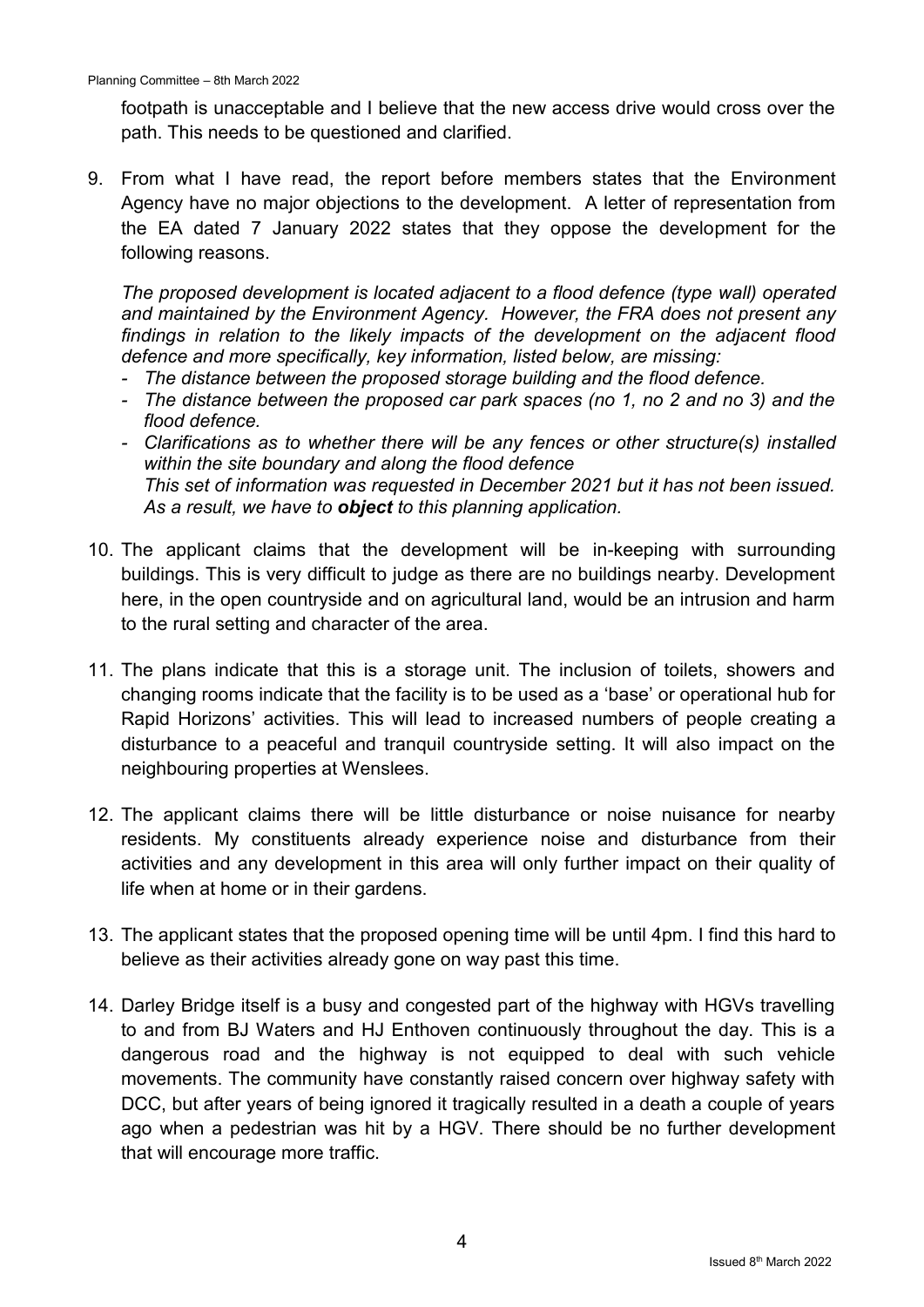- 15. The activities of Rapid Horizons' and other similar groups have damaged the local ecology and riverbanks. There appears to be no structure to their activities or constraints as to where they launch their craft. Any increase in these activities will only cause further damage.
- 16. Local angling clubs have raised many serious concerns over the development and the possible increase in activities by Rapid Horizons. I ask members to read these carefully in the report and take them into consideration.

Thank you for reading this brief summary of objections. I can say hand on heart that the above points are serious, genuine and accurate.

As ward member, I ask you to support my residents in Wenslees and Darley Bridge by refusing planning permission.

# **RESPONSE:**

Officers would make the following comments on the points raised:

## **Point 1**

There are a total of 23 letters of objection and 12 letters of support giving a total of 35 letters. This is an Officer error in compiling the report.

#### **Points 2 and 3**

Noted in Officer's report. Policy S4 advises:

*Outside defined settlement development boundaries……….Planning permission will be granted for development where: …..*

*b) It represents the sustainable growth of tourism or other rural based enterprises in sustainable locations where identified needs are not met by existing facilities…..*

*e) It involves development associated with sport and recreational uses in accessible locations and least environmentally sensitive locations.*

#### **Point 4**

Noted – refer to Point 9

#### **Points 5, 6 and 7**

Vehicles can currently park on Wenslees in order for participants to access the River Derwent. However, the applicant advises that, in most circumstances, the customers park where the canoeing/rafting finishes in Matlock Bath and they are brought to Darley Bridge. The car parking spaces are proposed largely for staff members and for trailers to move the canoes/rafts to and from the site.

#### **Point 8**

The submitted drawings detail the line of the public footpath and that the building and its compound do not encroach on it. Whilst the vehicle access would cross the line of the footpath, there would be no fencing obstructing the line of the footpath.

#### **Point 9**

Additional information was submitted by the applicant and the Environment Agency raised no objection on that basis – see consultation response in the Officer's report.

#### **Point 10**

Officers consider the building, of profile sheet facing, would be reflective of an agricultural building and being of similar materials to the archery club building to the south west of the site which can currently be seen contextually with the application site.

#### **Point 11**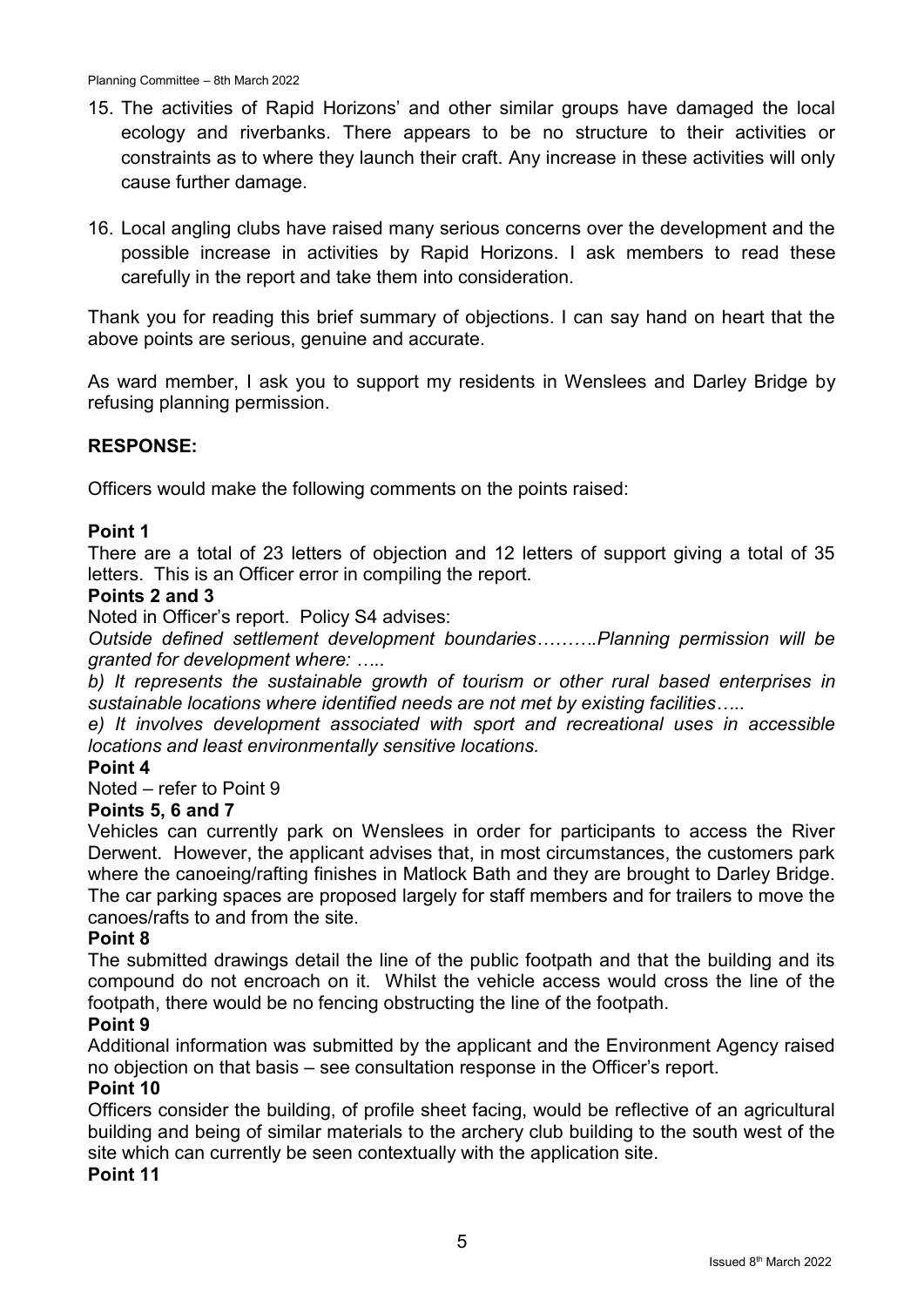Toilet and changing room facilities are considered reasonably ancillary to the main operation of the building, which is for the purpose of storing the canoes/rafts and providing facilities for members of staff, or for customers as needed.

## **Point 12**

Whether the building is approved or not, any noise currently generated will continue given that the launch area is currently used and is likely to be used in the future. The rafting is an escorted activity and the applicant has advised that they seek to control excessive noise.

### **Point 13**

The activities will only take place during daylight hours so it is unlikely that the use of the building will cause disturbance to such an extent that could be deemed of significant harm to local residents.

### **Point 14**

DCC has raised no objection. The vehicles associated with the proposed development would be parked within their own parking spaces rather than on Wenslees or elsewhere in the village.

### **Point 15**

There is a clear point of launch on unregistered land close to the application site which can be used by anyone wishing to launch a canoe/raft, etc.

#### **Point 16**

The use of the river has not been demonstrated to be solely for use by anglers. Notwithstanding this planning application, Rapid Horizons have, and will continue to, use the river for their business

It was moved by Councillor Richard Fitzherbert, seconded by Councillor Garry Purdy and

**RESOLVED** That planning permission be approved subject to the conditions set out in the report.

**Voting:**

| For               | 8 |
|-------------------|---|
| <b>Against</b>    | 3 |
| <b>Abstention</b> | O |

The Chairman declared the motion **CARRIED**.

The Senior Planning Officer left the meeting at 7:20pm.

### **317/21 - APPLICATION NO. 21/01283/FUL (Presentation and Site Visit) Change of use from hotel (C1 Use) to children's residential education and adventure centre at Willersley Castle Hotel, Mill Road, Cromford.**

In accordance with the procedure for public participation, Mr Peter Astles (Local Resident), Mr Roger Yarwood (Agent), Mr Rob Miller (Applicant) and Mr Rob Dyer (British Mountaineering Council) spoke in favour of the application. Mr Doug Allen (Local Resident) made comment on the application.

The Senior Planning Officer gave a presentation showing details of the application and photographs of the site and surroundings.

The Committee visited the site prior to the meeting to allow Members to appreciate the proposal in the context of its surroundings.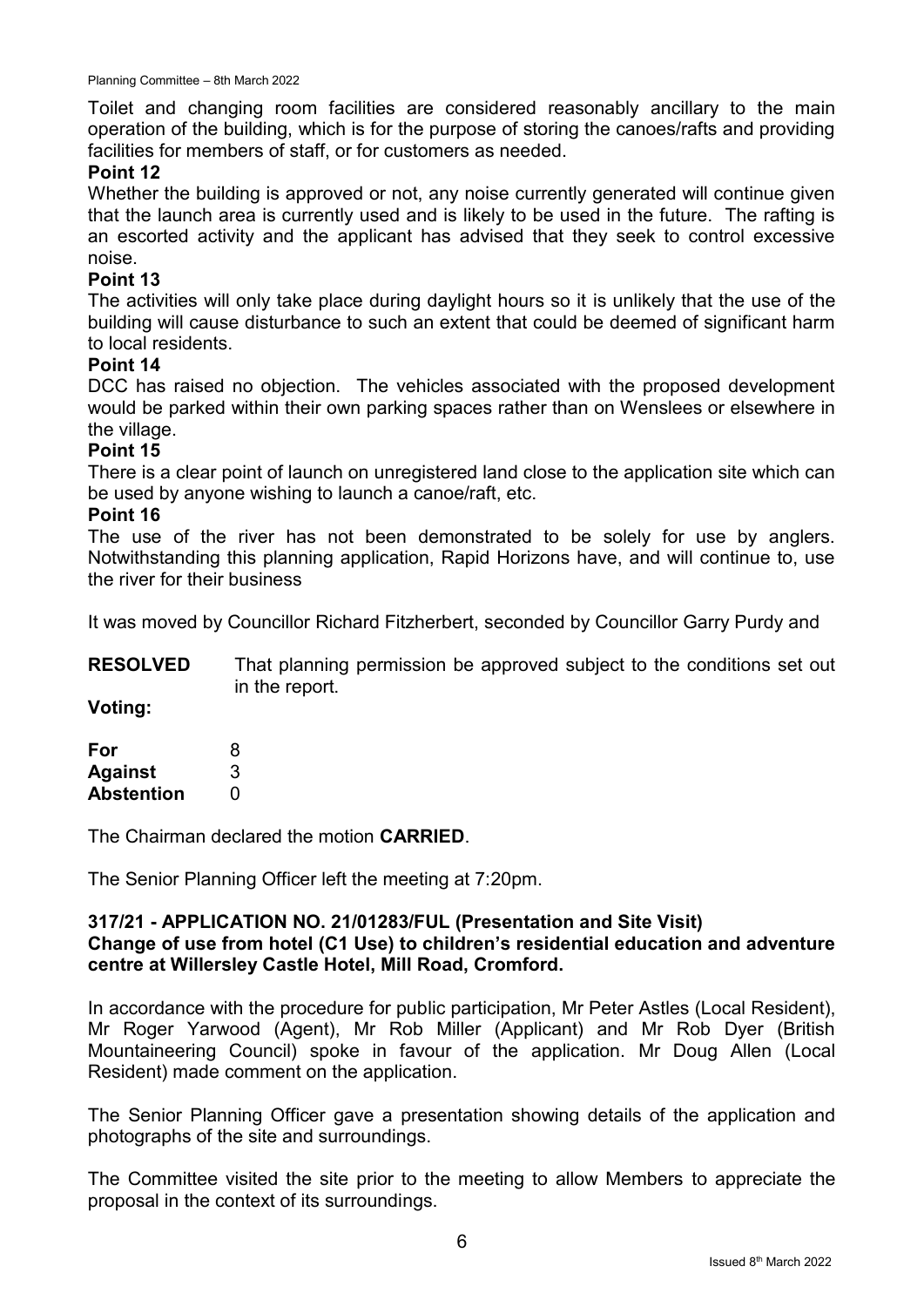Consultation responses were set out in section 5 of the report

It was moved by Councillor Garry Purdy, seconded by Councillor Richard Fitzherbert and

**RESOLVED** (unanimously) That planning permission be approved subject to the conditions set out in the report.

The Chairman declared the motion **CARRIED**.

## **318/21 - APPLICATION NO. 21/01521/FUL (Presentation and Site Visit) Replacement windows and erection of detached garage at Buxton House, Main Street, Kirk Ireton, Derbyshire, DE6 3JP.**

In accordance with the procedure for public participation, Councillor Richard Bright (Ward Member), Mr Simon Pickering (Local Resident), Mr Julian Goulder (Local Resident) and Mr John Ralfe (Local Resident) spoke against the application.

The Development Manager gave a presentation showing details of the application and photographs of the site and surroundings.

The Committee visited the site prior to the meeting to allow Members to appreciate the proposal in the context of its surroundings.

Consultation responses were set out in section 5 of the report

It was moved by Councillor Garry Purdy, seconded by Councillor Richard Fitzherbert and

- **RESOLVED** That planning permission be approved subject to the conditions set out in the report and the additional conditions as set out below:
	- 12.No works to the superstructure of the building hereby approved shall commence until details of the finished floor and proposed ground levels have been submitted to and approved in writing by the Local Planning Authority. The development shall thereafter be carried out in accordance with the approved details.

Reason:

To protect the amenities of the occupants of adjoining properties and the appearance of the area in accordance with Policies PD1 and PD2 of the Adopted Derbyshire Dales Local Plan (2017).

13.Condition 13: Prior to the first use of the building hereby approved details of the use of the workshop and any measures to prevent noise breakout from such use shall be submitted and approved in writing by the Local Planning Authority. The approved measures shall thereafter be implemented in full before the development is brought into use and retained for the life of the development.

Reason: In the interests of protecting the amenity of the occupants of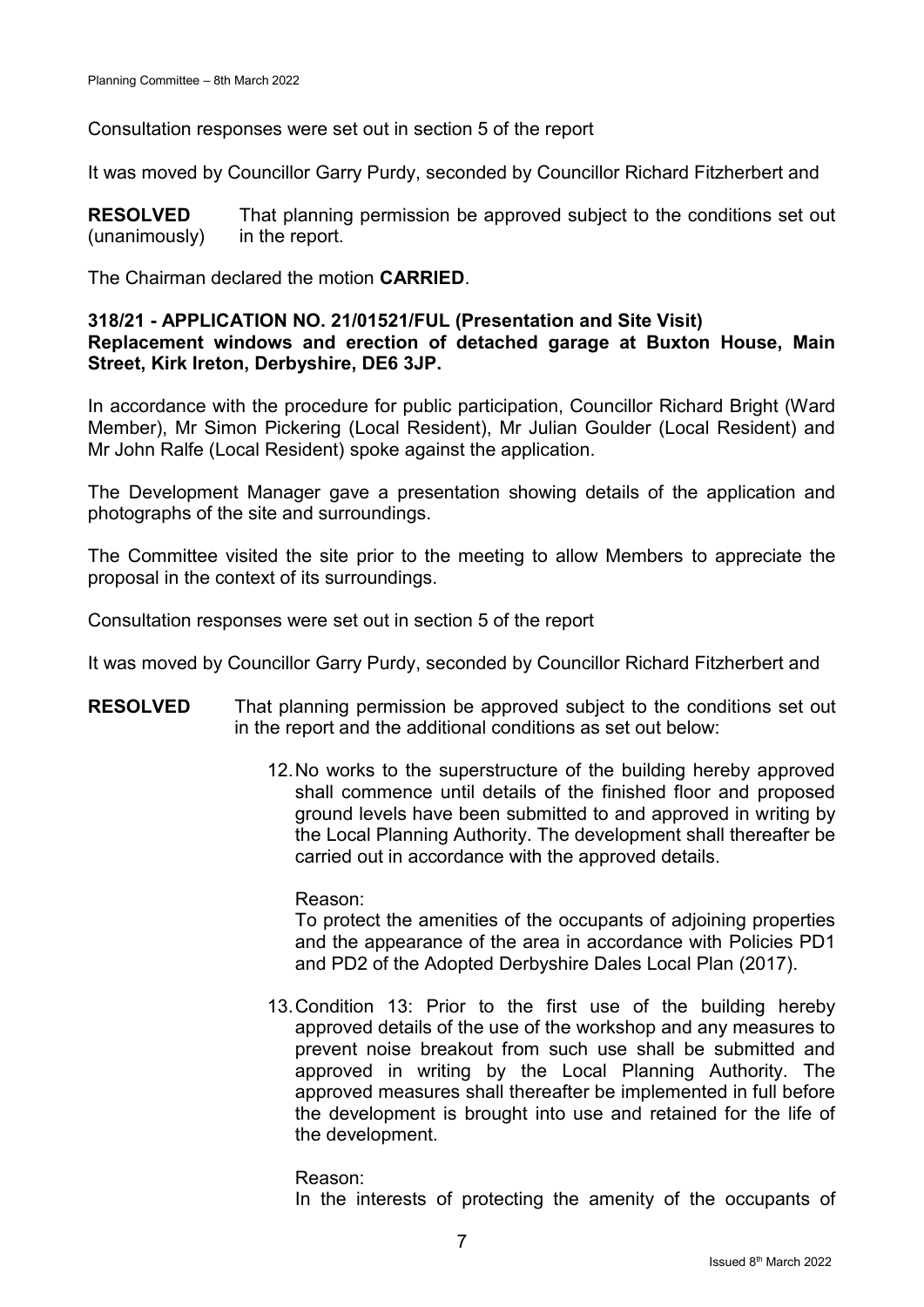nearby dwellings in accordance with Policy PD1 of the Adopted Derbyshire Dales Local Plan (2017).

### **Voting:**

| For               | -9 |
|-------------------|----|
| <b>Against</b>    | ി  |
| <b>Abstention</b> | 2  |

The Chairman declared the motion **CARRIED**.

### **319/21 - APPLICATION NO. 21/01474/FUL (Presentation and Site Visit) Two storey side extension at 1 Pine Croft, Ashbourne.**

The Senior Planning Officer gave a presentation showing details of the application and photographs of the site and surroundings.

The Committee visited the site prior to the meeting to allow Members to appreciate the proposal in the context of its surroundings.

Consultation responses were set out in section 5 of the report

It was moved by Councillor Peter Slack, seconded by Councillor Sue Burfoot and

**RESOLVED** That planning permission be approved subject to the conditions set out in the report.

**Voting:**

| For               | 9 |
|-------------------|---|
| <b>Against</b>    | O |
| <b>Abstention</b> | 2 |

The Chairman declared the motion **CARRIED**.

Councillor FitzHerbert left the meeting at 8:45pm.

## **320/21 - INFORMATION ON ACTIVE AND CLOSED ENFORCEMENT INVESTIGATIONS**

It was moved by Councillor Jason Atkin seconded by Councillor Stuart Lees and

**RESOLVED** (unanimously) That the report be noted.

## **321/21 - APPEALS PROGRESS REPORT**

It was moved by Councillor Jason Atkin seconded by Councillor Sue Burfoot and

**RESOLVED** That the report be noted.

(unanimously)

## **Meeting Closed 8:50PM**